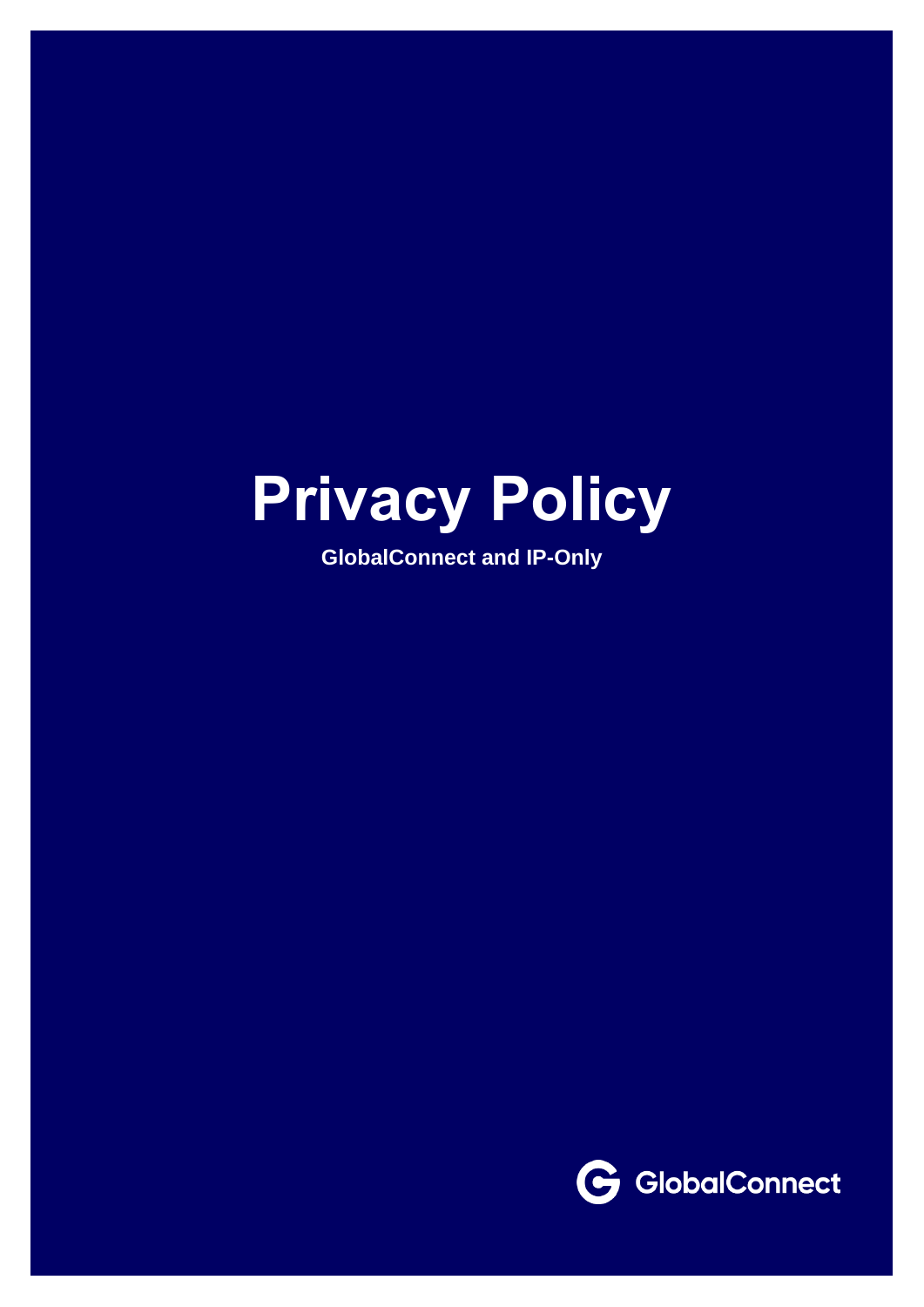

| <b>Dokumentnamn</b> | Integritetspolicy (Eng) | <b>Skapat</b>   | Legal     | 2020-05-08 |
|---------------------|-------------------------|-----------------|-----------|------------|
| Version             | 21                      | Godkänt         | Legal     | 2020-05-08 |
| Dokumenttyp         | Verksamhetspolicy       | <b>Beslutat</b> | Styrelsen | 2020-08-27 |

GlobalConnect ("we", "our", "us") respects your privacy. We therefore want to inform you as to how we process the personal data you provide to us, as well as regarding which rights you have.

This privacy policy applies if you contact us as regards our marketing to you, visit our websites, are our customer, represent one of our customers, potential customers, suppliers or partners, or participate in a recruitment process with us.

Below you will find additional information as to how and why we process your personal data. We also describe your rights, e.g. that you have the right to file a complaint with a competent supervisory authority and that you may object to marketing and profiling at any time. You may also withdraw your consent at any time.

Additionally, we describe our legal basis for processing your personal data and how long we store your personal data.

## Table of Contents

| Who is responsible for the processing of your personal data?               | $\mathcal{P}$ |
|----------------------------------------------------------------------------|---------------|
| Where do we get your personal data?                                        | 2             |
| Must you provide us with your personal data?                               | 2             |
| Who has access to your personal data and why?                              | 3             |
| Do we share your personal data outside of the EU/EEA?                      | 4             |
| What are your rights?                                                      | 4             |
| Detailed description regarding how we process and store your personal data | 6             |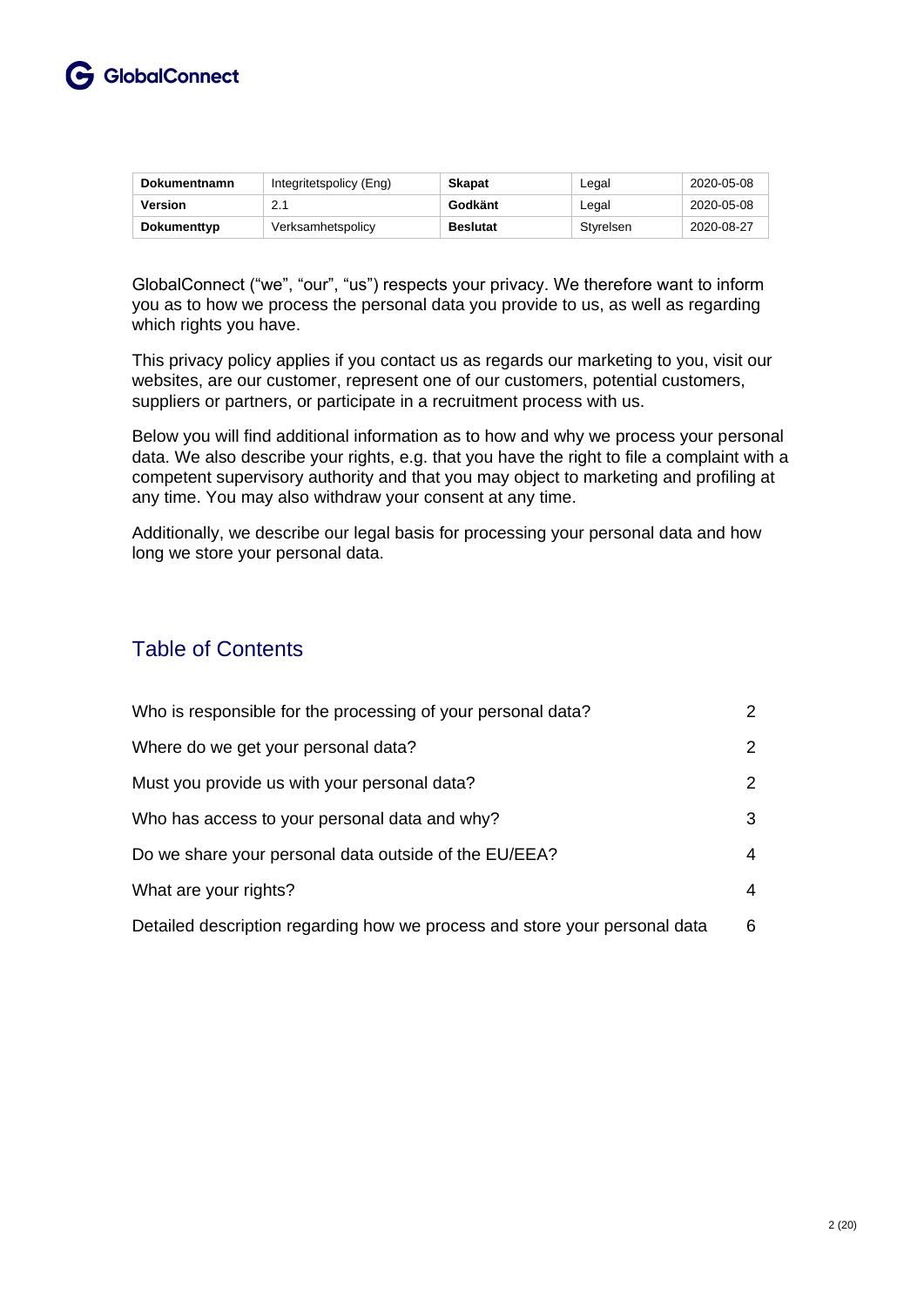#### Who is responsible for the processing of your personal data?

GlobalConnect AB, company registration number 556597-6122, is responsible for the processing of your personal data (personal data controller) when we process your personal data for our own purposes.

If you have any questions regarding our processing of your personal data or if you want to exercise any of your rights, you can contact us on +46 (0)200 43 00 00 (customer service), +46 (0)18 843 10 00 (switchboard), or kundservice@ip-only.se. Our postal address is GlobalConnect AB, 753 81 Uppsala. GlobalConnect has a so-called data protection officer who monitors and ensures that the business complies with applicable data processing legislation. You can contact the data protection officer at dataskyddsombud@ip-only.se. Please also visit [www.globalconnect.se](http://www.globalconnect.se/) or www.ip-only.se for more information about GlobalConnect.

### Where do we get your personal data?

The categories of personal data we collect about you depend upon whether or not we have a contractual relationship with you. We only collect the personal data which is necessary for each instance of processing.

- Prior to marketing and sales of our products and/or services, we have collected your personal data from an external register (such as the Swedish Mapping, Cadastral and Land Registration Authority register, Metria, Bisnode, hittabrf.se, and others), via a notice of interest directly from you or via the property owner or the board of your tenant-owner association.
- In connection with you or your principal entering into an agreement with us, we collect your personal data directly from you or your principal. The data is required to enable us to contact you for the purpose of providing information and delivering the product and/or service ordered by you or your principal, or to enable us to receive a product and/or service we have ordered from you.
- In connection with you seeking employment with us and providing us with personal data.
- In connection with you applying for installment payments, a credit check is carried out and we then receive information about you from credit agencies.

### Must you provide us with your personal data?

We must process certain personal data in order to be able to execute the agreements we have entered into with regards to delivery of our services and to enable us to comply with laws and other provisions. You must therefore provide us with this personal data.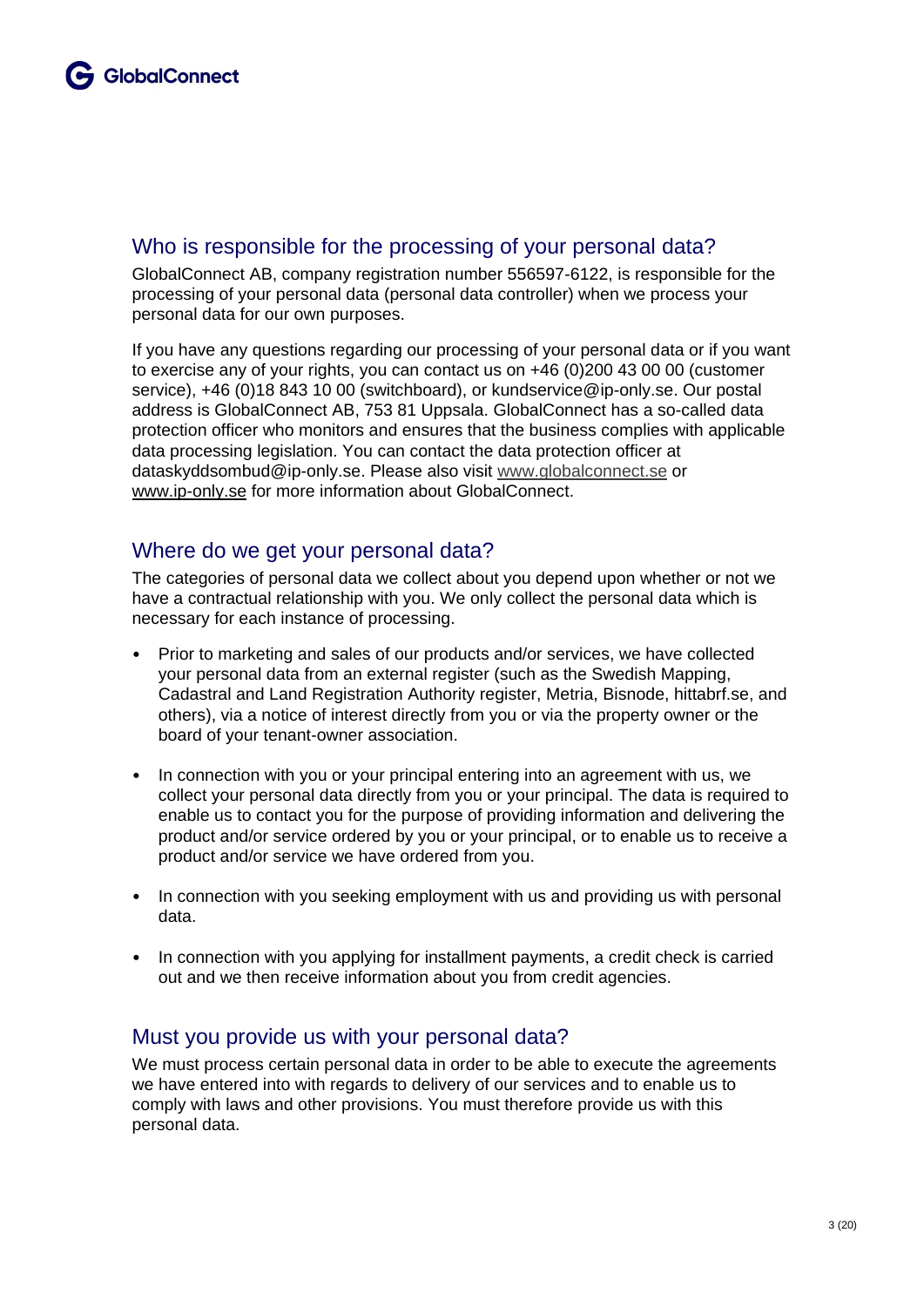You will not be able to become our customer if you do not provide such personal data. In the tables below, you can read about which personal data which you must provide where the legal bases are "performance of agreements" or "legal obligation".

#### Who has access to your personal data and why?

Your personal data is processed primarily by us at GlobalConnect. We never sell your personal data to third parties. We will share your personal data as set forth below. In those cases where other parties process personal data on our behalf (known as personal data processors or personal data sub-processors), we have always entered into an agreement which regulates how the personal data may be processed. In the agreement, we have also ascertained both the technical and organisational security levels for processing of the data.

#### **Subcontractors**

In various areas we retain subcontractors, cooperation partners, and other companies within our corporate group to provide our services to you. For example, in order for a contractor to be able to install a fiber connection, they need to come into contact with you, and in those cases, we share your personal data.

#### Public authorities

Upon request made in accordance with law or public authority decision, we are obliged to provide the data at issue in respect of such decision (e.g., decision of the Swedish Police). The public authority then becomes independent personal data controller. We also provide data to public authorities taking our customers' interests into consideration, for example applications to the Swedish Tax Agency for deductions for ROT/RUT.

#### Cooperation partners

We may also share your data with our cooperation partners, e.g. if you have a fibre connection installed, we provide your data (name and contact information) to service providers that deliver services in our communication network so that they can contact you and offer their broadband services to you. Our cooperation partner then becomes independent personal data controller.

#### IT providers

In order to conduct our business in an effective manner in relation to you, your personal data may also be processed in our IT systems, which means that we may share your personal data with our IT providers.

#### Providers of financial services

We might provide your personal data to banks and other financial parties and cooperation partners in order to process, store, or manage payments and/or other financial information. The purpose is to be able to conduct our business and perform our commitments to you.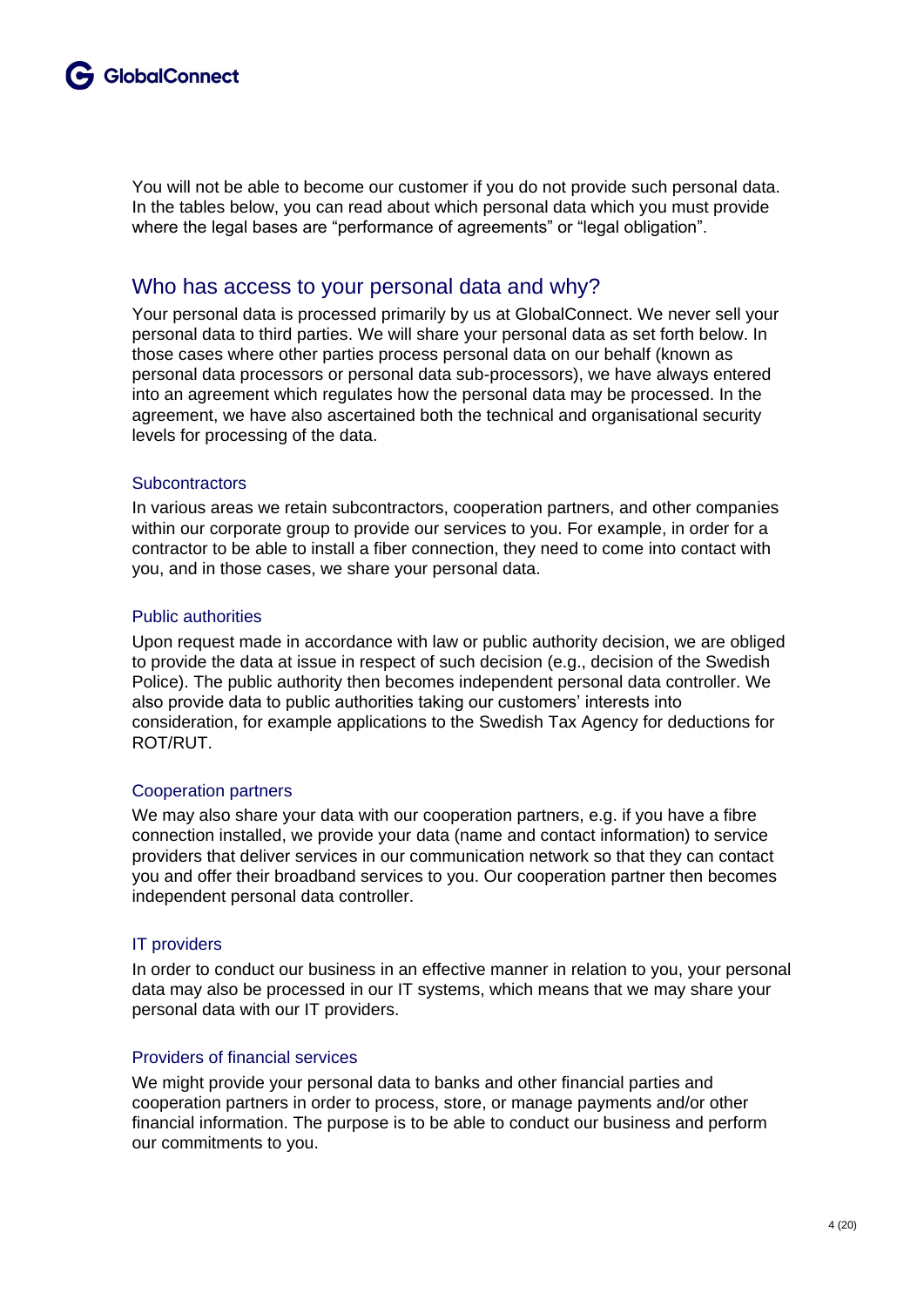If you would like to have more information regarding how we share your personal data, you are welcome to contact us as described above.

#### Do we share your personal data outside of the EU/EEA?

We try to always process your personal data within the EU/EEA. However, in certain situations, the data may be transferred to, and processed by, a third party in a country outside of the EU/EEA. In those cases where personal data is processed outside of the EU/EEA, there exists either a decision from the Commission that the third country in question ensures an adequate level of protection or appropriate safeguards, in the form of standard contractual clauses, binding corporate rules, and supplementary measures (where applicable), which ensures that your rights are protected. If you would like a copy of the safeguards we have taken or information regarding where they are available, you may contact us as described above.

#### What are your rights?

You have certain rights regarding how we deal with your personal data. You can read about these rights below.

#### Right to withdraw consent, if any

You have the right to withdraw all or part of any consent to processing of your personal data.

#### Right to object to processing

You have a right to object to processing of personal data which is based on a balancing of interests.

Even if you make such an objection, we may nevertheless process your data where there exist compelling legitimate grounds which override your interests, rights, and freedoms, or where the processing is carried out for the establishment, exercise, or defense of legal claims.

However, you always have a right to object to the processing of your personal data for marketing purposes or profiling, such as in connection with direct marketing.

#### Right to information

You have a right to a written confirmation as to whether and how we process your personal data.

#### Right to rectification

You have a right to rectification of any inaccurate personal data concerning you, as well as the right to request that we complete incomplete personal data.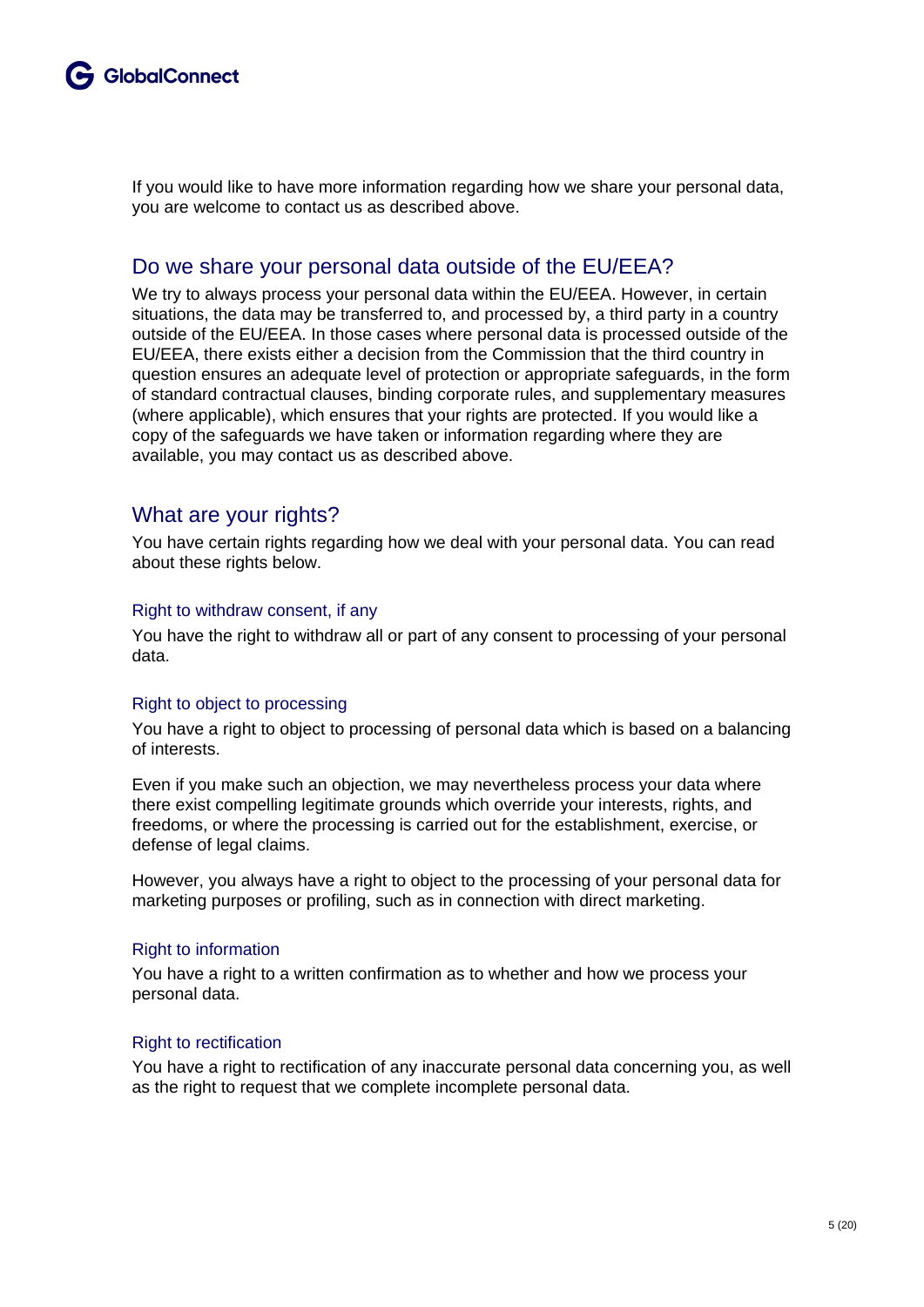#### Right to erasure (right to be forgotten) and restriction of processing

Under certain conditions you have a right to request erasure of your personal data. Such conditions arise where, for example, the personal data is no longer necessary for the purposes for which it has been collected or processed, or you revoke your consent on which the processing is based and there is no other legal basis for the processing.

You also have a right to request that we restrict our processing of your personal data. Such conditions arise where, for example, you contest the accuracy of the data or the processing is illegal and you oppose the erasure of the personal data and, instead, request a restriction on the use of the data.

#### Right to complain to a competent supervisory authority

You always have a right to file a complaint with a competent supervisory authority.

It is better to file such a complaint in the Member State within the EU/EEA where you usually reside, where you work, or where an infringement of applicable laws and rules regarding protection of personal data is alleged to have been committed. In Sweden, the competent supervisory authority is the Swedish Data Protection Authority. This right is does not have any impact on any other administrative procedure or judicial remedy.

#### Right to data portability

You have a right to receive your personal data from us in a structured, commonly used, and machine-readable format. You also have a right to have your personal data transmitted to another company where this is technically possible ("data portability").

The right to data portability applies to personal data which you have provided to us in a structured, commonly used, and machine-readable format where the processing is based on your consent or on an agreement and the processing is carried out by automated means.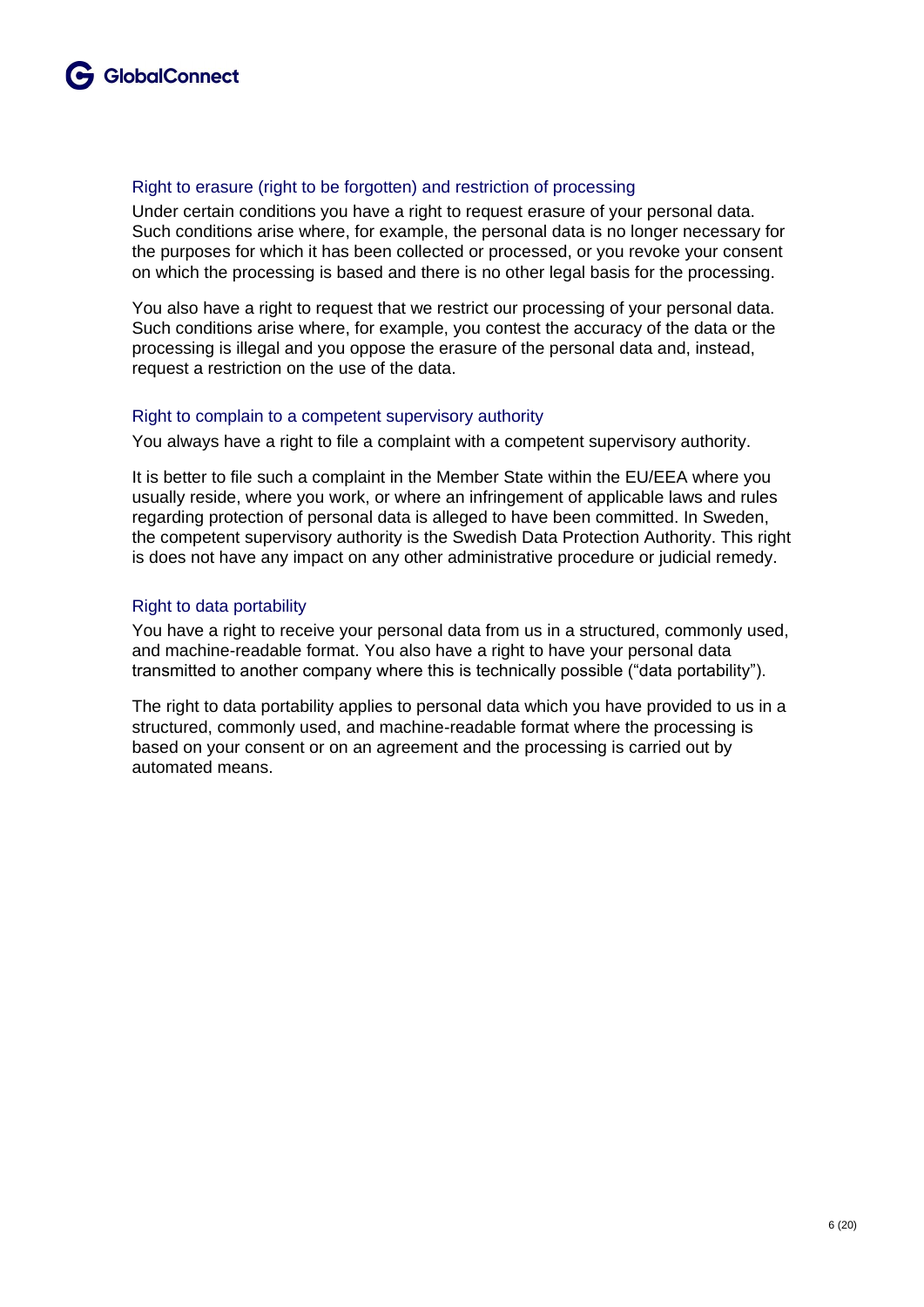#### Detailed description regarding how we process and store your personal data

Here you can read, in more detail, about why we process your personal data, which categories of personal data we process, legal basis (e.g. balancing of interests), and information regarding how long we store your personal data.

Balancing of interests means that we assess whether we have a legitimate interest in carrying out the processing which overrides your individual interest in us not processing your personal data.

In our cookie policy you can also read about how we use cookies. You will find our cookie policy at [www.globalconnect.se](http://www.globalconnect.se/) or www.ip-only.se.

| Purposes: In order to direct marketing to you                                                                                                                                                                                           |                                         |                                                                                                                                                                                                                                                                                                                                                                                                                                                                                                                                                                                         |
|-----------------------------------------------------------------------------------------------------------------------------------------------------------------------------------------------------------------------------------------|-----------------------------------------|-----------------------------------------------------------------------------------------------------------------------------------------------------------------------------------------------------------------------------------------------------------------------------------------------------------------------------------------------------------------------------------------------------------------------------------------------------------------------------------------------------------------------------------------------------------------------------------------|
| <b>Processing carried out</b>                                                                                                                                                                                                           | <b>Personal data processed</b>          | <b>Legal basis</b>                                                                                                                                                                                                                                                                                                                                                                                                                                                                                                                                                                      |
| Directing marketing with<br>offers and information.<br>Target marketing<br>through segmentation on<br>the basis of age<br>Preparing an accurate<br>unsubscribe list, in the<br>event you have unsub-<br>scribed from our market-<br>ing | Identification data and<br>contact data | <b>Balancing of interests</b> The processing is justified by our legitimate<br>interest in being able to send relevant marketing to you who are, or<br>represents, a potential customer or our customer. You have a right to<br>object to marketing when the personal data is collected as well as in<br>conjunction with every mailout.<br><b>Consent</b> If you have consented to receiving marketing from us, we<br>send marketing on the basis of your consent. You may withdraw your<br>consent at any time.<br>Personal identity numbers are processed for secure identification. |

#### If you receive marketing from us

**Storage time:** The personal data is stored for two years after termination of the contractual relationship, on the basis of a balancing of interests. Where there is no contractual relationship, the data is stored not longer than six months. If you have given your consent, we will send marketing to you until you unsubscribe from our mailouts. We always stop sending marketing if you unsubscribe from our mailouts or in any other way object to marketing.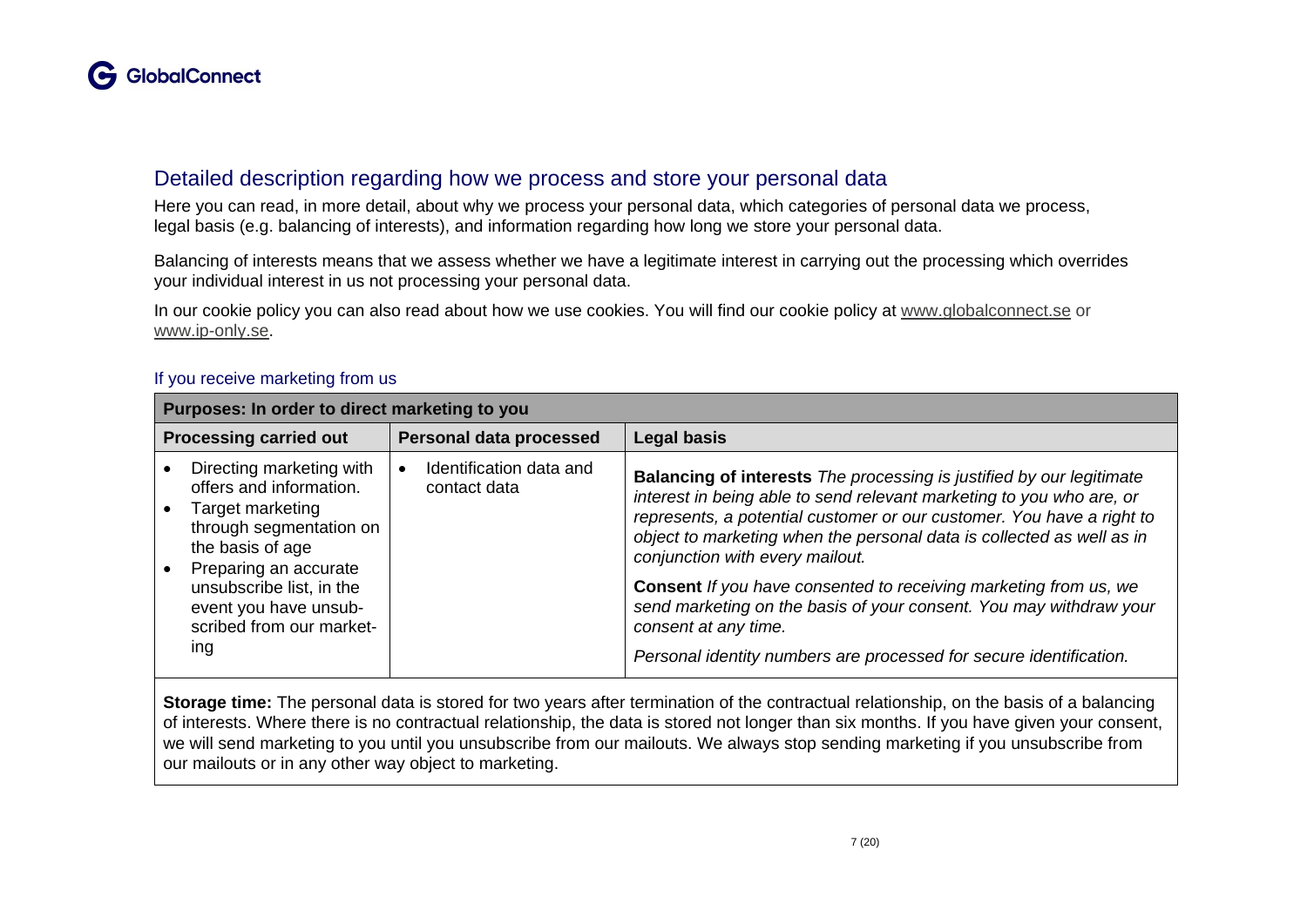If you unsubscribe we will retain your personal data in our "unsubscribe list" until further notice in accordance with marketing legislation in order to avoid sending marketing to you again.

#### If you visit our websites

| Purposes: In order to analyse your use of our websites and improve our websites                                                                                                                                                                                                                                                                                                                                       |                                                                                                                                                                                                                                            |                                                                                                                                                                                                                        |  |
|-----------------------------------------------------------------------------------------------------------------------------------------------------------------------------------------------------------------------------------------------------------------------------------------------------------------------------------------------------------------------------------------------------------------------|--------------------------------------------------------------------------------------------------------------------------------------------------------------------------------------------------------------------------------------------|------------------------------------------------------------------------------------------------------------------------------------------------------------------------------------------------------------------------|--|
| <b>Processing carried out</b>                                                                                                                                                                                                                                                                                                                                                                                         | Personal data processed                                                                                                                                                                                                                    | <b>Legal basis</b>                                                                                                                                                                                                     |  |
| • Assessing and analysing<br>how our websites are used<br>in order to carry out im-<br>provement activities<br>through analysis tools and<br>cookies                                                                                                                                                                                                                                                                  | $\bullet$ Language<br>• Country and locality<br>• Information from the de-<br>vice you are using to visit<br>our websites, such as IP<br>address, browser, operat-<br>ing system, internet ser-<br>vice provider, and screen<br>resolution | <b>Balancing of interests</b> The processing is justified by our legitimate<br>interest in being able to develop and improve our websites in order to<br>be able to give you and other users a better user experience. |  |
| Storage time: Personal data is collected through our placing cookies in your computer and the duration of the processing of the<br>personal data varies, depending on the type of cookie. Some cookies are erased immediately after your visit to our websites while<br>some cookies are stored for a longer period. For more information, please see our cookie policy at www.globalconnect.se or<br>www.ip-only.se. |                                                                                                                                                                                                                                            |                                                                                                                                                                                                                        |  |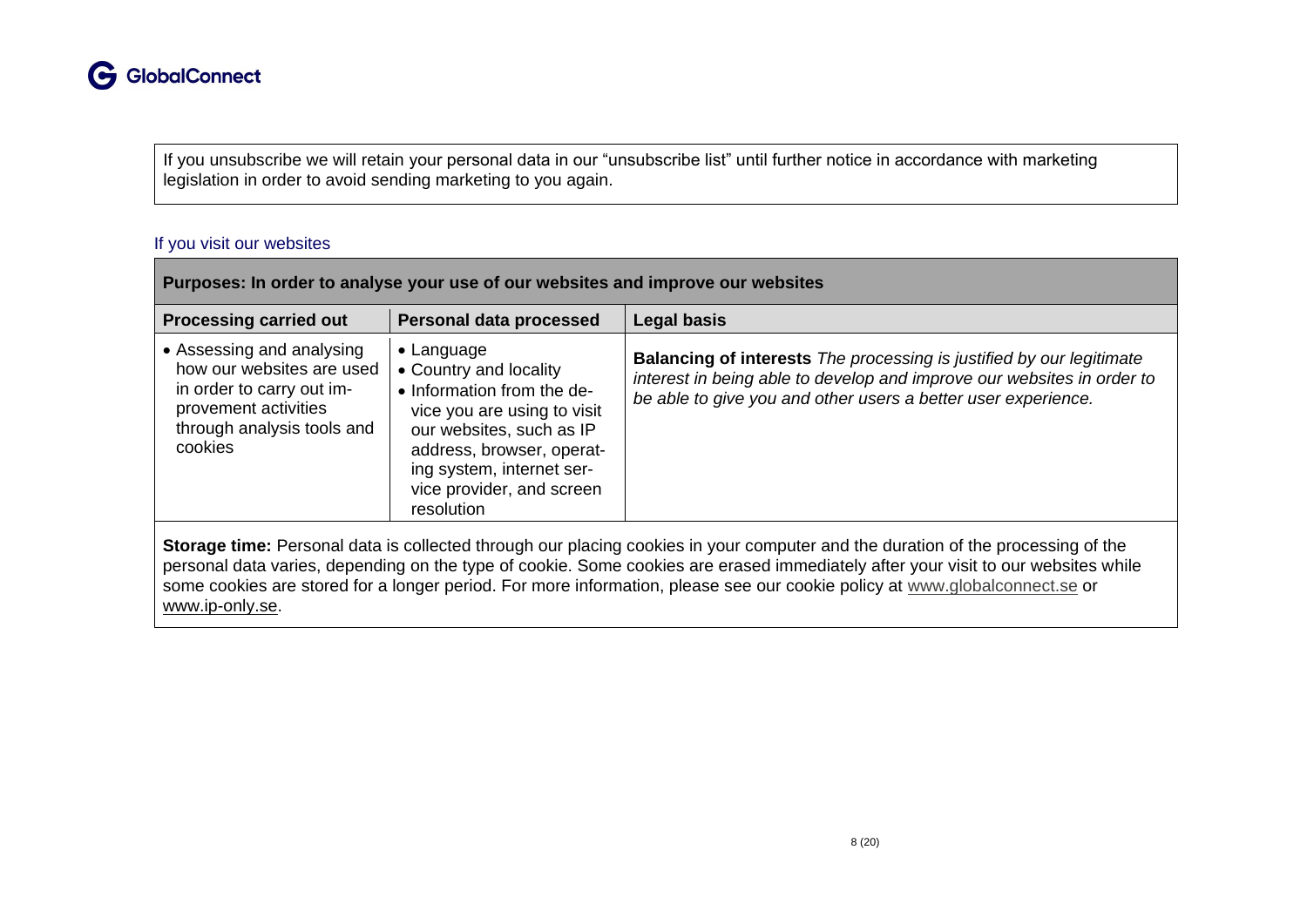| <b>Purposes: Information security</b>                                                                                                         |                                                                                            |                                                                                                                                                                                                                   |
|-----------------------------------------------------------------------------------------------------------------------------------------------|--------------------------------------------------------------------------------------------|-------------------------------------------------------------------------------------------------------------------------------------------------------------------------------------------------------------------|
| <b>Processing carried out</b>                                                                                                                 | Personal data processed                                                                    | <b>Legal basis</b>                                                                                                                                                                                                |
| • Monitoring of network use<br>in order to detect suspi-<br>cious activity which may<br>threaten the security of the<br>communication network | • Identification data and con-<br>tact data<br>• Online identifiers, such as<br>IP address | <b>Balancing of interests</b> The processing is justified by our legitimate<br>interest in ensuring that our communication network has satisfactory<br>security and that we can offer a well-functioning service. |
| • Monitoring of our websites<br>and our IT systems to pro-<br>tect against attack,<br>breaches, and fraud                                     |                                                                                            |                                                                                                                                                                                                                   |
| <b>Storage time:</b> We store your personal data for 18 months after the monitoring measure in question.                                      |                                                                                            |                                                                                                                                                                                                                   |

# If you are, or represent, a potential customer or our customers

| Purposes: In order to administer the contractual relationship                                                                                                                                            |                                                                                                                                                  |                                                                                                                                                                                                                                                                                                                                                                   |  |
|----------------------------------------------------------------------------------------------------------------------------------------------------------------------------------------------------------|--------------------------------------------------------------------------------------------------------------------------------------------------|-------------------------------------------------------------------------------------------------------------------------------------------------------------------------------------------------------------------------------------------------------------------------------------------------------------------------------------------------------------------|--|
| <b>Processing carried out</b>                                                                                                                                                                            | <b>Personal data processed</b>                                                                                                                   | <b>Legal basis</b>                                                                                                                                                                                                                                                                                                                                                |  |
| • In order to negotiate, enter<br>into, administrate and<br>manage agreements with<br>you or the organisation<br>you represent, including<br>cancellation and termina-<br>tion<br>• Carrying out payment | • Identification data and con-<br>tact data<br>• Housing information and<br>property information<br>• Order information<br>• Payment information | If you are a private individual or sole trader:<br>Performance of agreements The processing is necessary in order to<br>enable us to perform our agreement with you. If the personal data is<br>not provided, you will not be able to complete a purchase with us.<br>For secure identification, it is important that personal identity numbers<br>are processed. |  |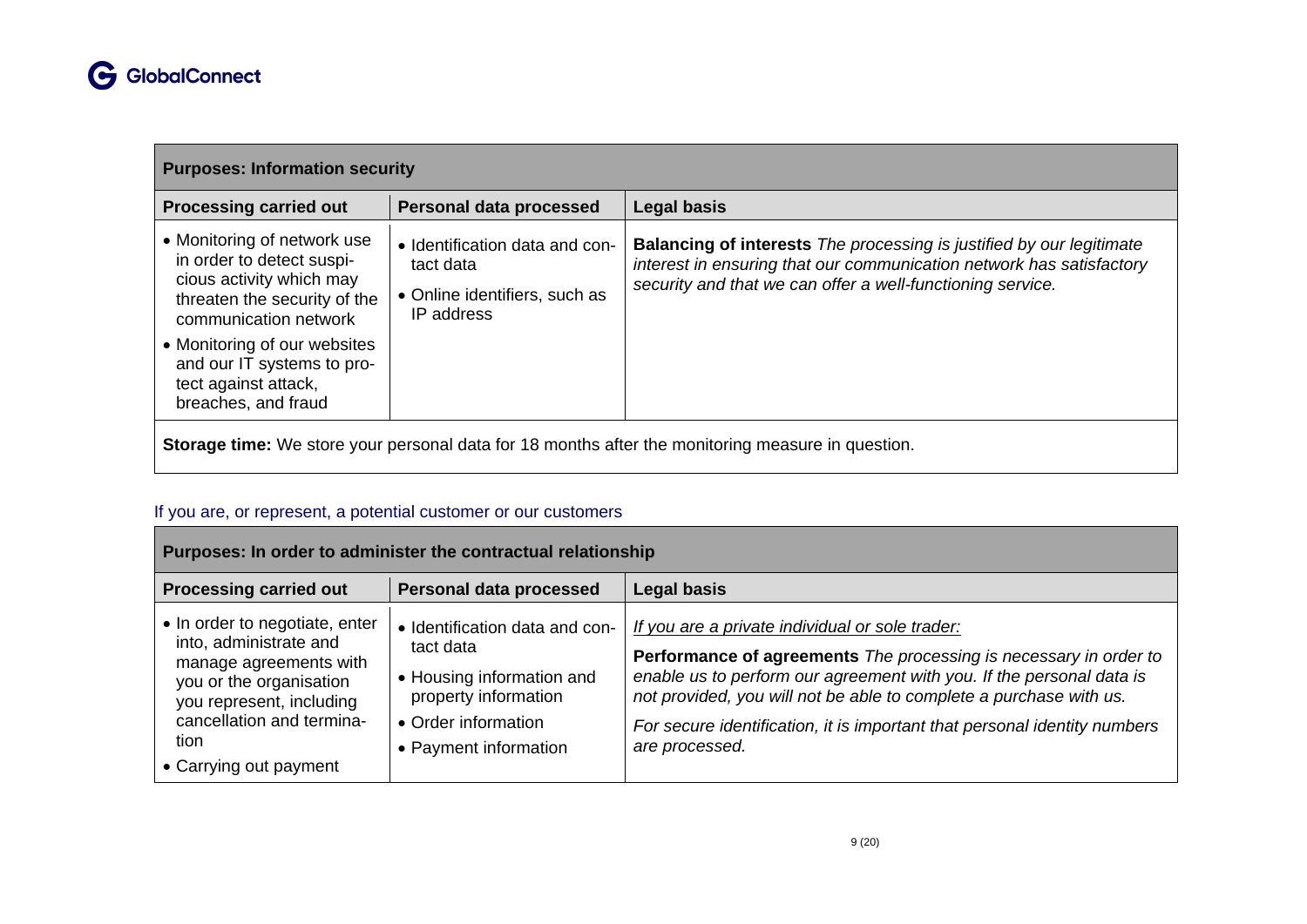

| • Sending order confirmation<br>and delivery confirmation<br>• Entering into and adminis-<br>tering other agreements in<br>connection with fibre<br>rollout, for example land<br>use agreements with prop-<br>erty owners | • Information from our com-<br>munication with you | If you are a representative:<br><b>Balancing of interests</b> The processing is justified by our legitimate<br>interest in being able to enter into and perform agreements with the<br>organisation you represent. |
|---------------------------------------------------------------------------------------------------------------------------------------------------------------------------------------------------------------------------|----------------------------------------------------|--------------------------------------------------------------------------------------------------------------------------------------------------------------------------------------------------------------------|
| • Application to the Swedish<br>Tax Agency for deductions<br>for ROT/RUT                                                                                                                                                  |                                                    |                                                                                                                                                                                                                    |
| • Retrieving credit reports in<br>connection with an appli-<br>cation to for installment<br>payments                                                                                                                      |                                                    |                                                                                                                                                                                                                    |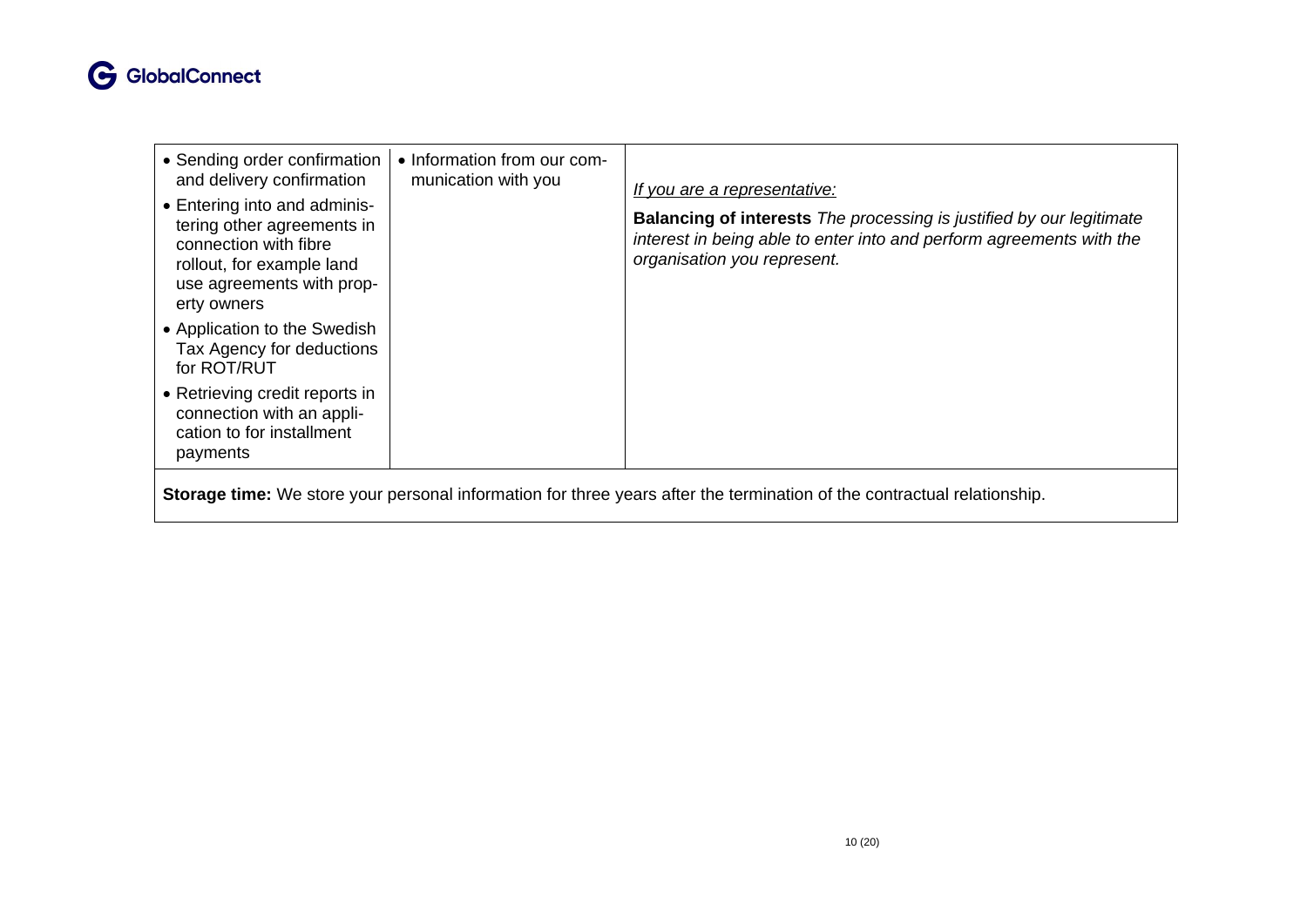| Purposes: In order to manage claims                                                                                                                 |                                                                                                                                                                                                                                                                                                                                    |                                                                                                                                                                                                                                                                                                                                                                                                                                                                              |  |
|-----------------------------------------------------------------------------------------------------------------------------------------------------|------------------------------------------------------------------------------------------------------------------------------------------------------------------------------------------------------------------------------------------------------------------------------------------------------------------------------------|------------------------------------------------------------------------------------------------------------------------------------------------------------------------------------------------------------------------------------------------------------------------------------------------------------------------------------------------------------------------------------------------------------------------------------------------------------------------------|--|
| <b>Processing carried out</b>                                                                                                                       | <b>Personal data processed</b>                                                                                                                                                                                                                                                                                                     | <b>Legal basis</b>                                                                                                                                                                                                                                                                                                                                                                                                                                                           |  |
| • Handle claims, if any, re-<br>lating to, for example, pur-<br>chase, complaint matters,<br>warranty claims, and to ini-<br>tiate a possible claim | • Identification data and con-<br>tact data<br>• Information from our com-<br>munication with you in<br>connection with your claim<br>• Relevant information about<br>you relating to the claim<br>such as, where applicable,<br>order information, payment<br>information, housing infor-<br>mation and property infor-<br>mation | Performance of agreements The processing is necessary in order to<br>enable our exercise our rights and perform our obligations arising from<br>our agreement with you or the organisation you represent.<br>Legal obligation The processing is necessary in order to comply with<br>consumer legislation or sale of goods legislation.<br><b>Balancing of interests</b> We also have a legitimate interest in being<br>able to initiate and defend against any legal claim. |  |

**Storage time:** The personal data is stored as from when we become aware of the claim and is processed for the duration of the litigation regarding the claim. Where necessary, data may be processed for as long as is required in accordance with applicable statutes of limitation.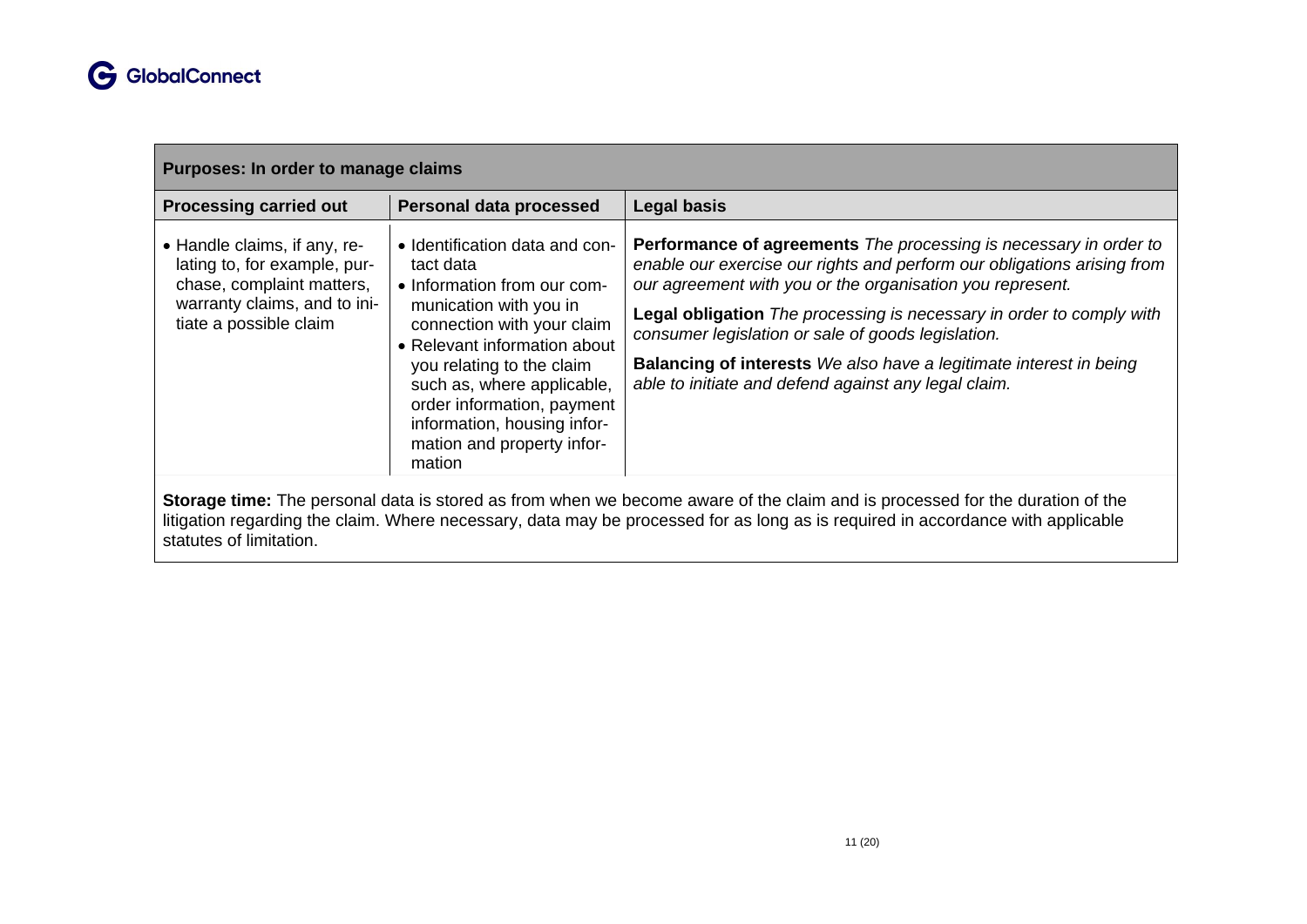| <b>Purposes: Cooperation with service providers and cooperation partners</b>                                                                                                                                                                                                                                                                                                                                                                                                           |                                                                                                  |                                                                                                                                                                                                                                                                                                                                                                     |
|----------------------------------------------------------------------------------------------------------------------------------------------------------------------------------------------------------------------------------------------------------------------------------------------------------------------------------------------------------------------------------------------------------------------------------------------------------------------------------------|--------------------------------------------------------------------------------------------------|---------------------------------------------------------------------------------------------------------------------------------------------------------------------------------------------------------------------------------------------------------------------------------------------------------------------------------------------------------------------|
| <b>Processing carried out</b>                                                                                                                                                                                                                                                                                                                                                                                                                                                          | Personal data processed                                                                          | <b>Legal basis</b>                                                                                                                                                                                                                                                                                                                                                  |
| • Transferring data to coop-<br>eration partners so that<br>they can offer their prod-<br>ucts and services to our<br>customers, for example<br>service providers that pro-<br>vide services over our<br>communication network<br>• Transfer data to contrac-<br>tors for calls to tender<br>based on homeowners<br>who have accepted or de-<br>clined fibre rollout in a spe-<br>cific neighbourhood, as<br>well as comparable data in<br>connection with construc-<br>tion processes | • Identification data and con-<br>tact data<br>• Housing information and<br>property information | <b>Balancing of interests</b> We have a legitimate interest in disclosing<br>customer information to certain cooperation partners whom we deem<br>are useful to our customers and to improve our offering.<br>For secure identification, it is important that personal identity numbers<br>are processed (only applicable to private individuals and sole traders). |
|                                                                                                                                                                                                                                                                                                                                                                                                                                                                                        |                                                                                                  |                                                                                                                                                                                                                                                                                                                                                                     |

**Storage time:** We will store your data until it is transferred to our service providers and/or cooperation partners. The data may be stored for a longer period for other purposes which follow from this policy.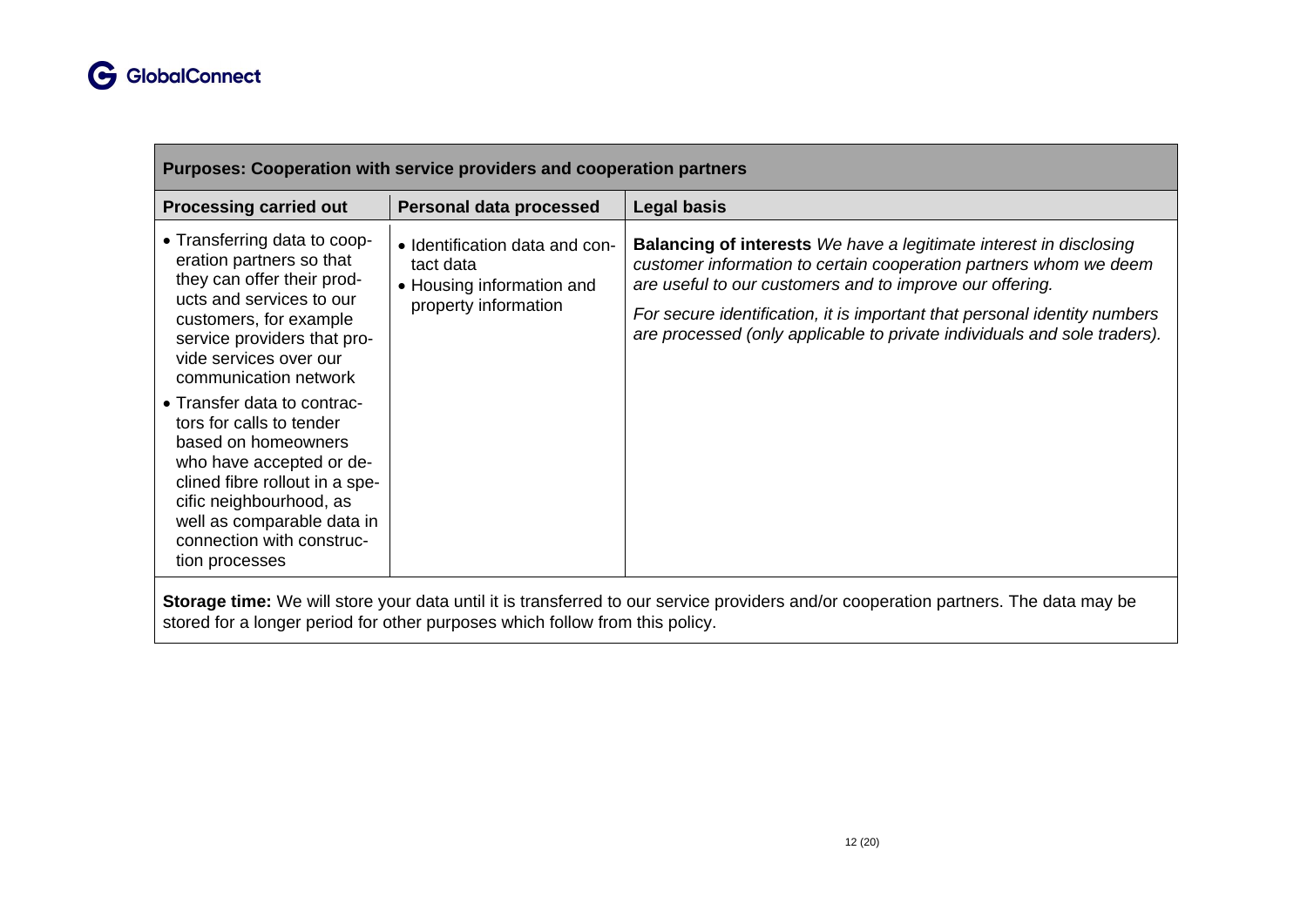| <b>Purposes: Complying with statutory requirements</b>                                                                                                                                              |                                                                                                                                                  |                                                                                                                              |  |
|-----------------------------------------------------------------------------------------------------------------------------------------------------------------------------------------------------|--------------------------------------------------------------------------------------------------------------------------------------------------|------------------------------------------------------------------------------------------------------------------------------|--|
| <b>Processing carried out</b>                                                                                                                                                                       | Personal data processed                                                                                                                          | <b>Legal basis</b>                                                                                                           |  |
| • Complying with statutory<br>requirements, such as ac-<br>counting legislation and<br>other laws and provisions,<br>including public authority<br>requirements in connection<br>with fibre rollout | • Identification data and con-<br>tact data<br>• Housing information and<br>property information<br>• Order information<br>• Payment information | <b>Legal obligation</b> The processing is necessary in order to comply with<br>rules such as the Swedish Accounting Act      |  |
|                                                                                                                                                                                                     |                                                                                                                                                  | Storage time: Data which is processed for accounting purposes is stored for up to eight years in accordance with the Swedish |  |

**Storage time:** Data which is processed for accounting purposes is stored for up to eight years in accordance with the Swedish Accounting Act. Data which is processed in order to comply with other statutory requirements is stored as long as is required according to applicable law or provisions.

#### If you are, or represent, a current or potential cooperation partner

| Purposes: In order to administer the contractual relationship                                                                                            |                                                                                                                                                                                   |                                                                                                                                                                                                                                                                                                                                                                   |  |
|----------------------------------------------------------------------------------------------------------------------------------------------------------|-----------------------------------------------------------------------------------------------------------------------------------------------------------------------------------|-------------------------------------------------------------------------------------------------------------------------------------------------------------------------------------------------------------------------------------------------------------------------------------------------------------------------------------------------------------------|--|
| <b>Processing carried out</b>                                                                                                                            | <b>Personal data processed</b>                                                                                                                                                    | <b>Legal basis</b>                                                                                                                                                                                                                                                                                                                                                |  |
| • In order to negotiate, enter<br>into, administer and man-<br>age agreements with you<br>or the organisation you<br>represent<br>• Carrying out payment | • Identification data and con-<br>tact data<br>• Payment information (if<br>you are a private individual<br>or sole trader)<br>• Information from our com-<br>munication with you | If you are a private individual or sole trader:<br>Performance of agreements The processing is necessary in order to<br>enable us to perform our agreement with you. If the personal data is<br>not provided, you will not be able to complete a purchase with us.<br>For secure identification, it is important that personal identity numbers<br>are processed. |  |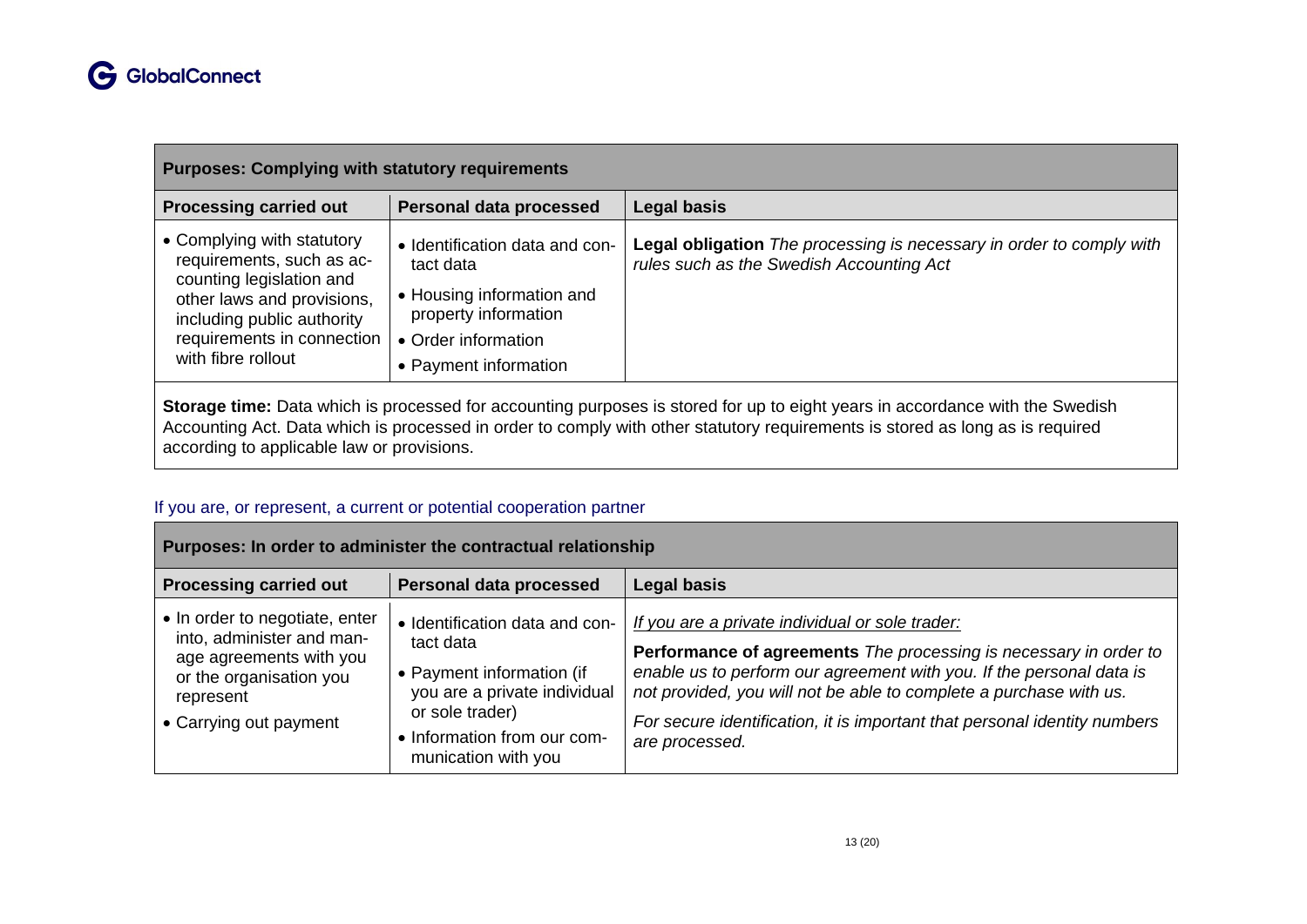|  | If you are a representative:                                                                                                                                                       |
|--|------------------------------------------------------------------------------------------------------------------------------------------------------------------------------------|
|  | <b>Balancing of interests</b> The processing is justified by our legitimate<br>interest in being able to enter into and perform agreements with the<br>organisation you represent. |
|  |                                                                                                                                                                                    |

**Storage time:** We store your personal data for the term of the agreement and for one year thereafter. However, if you are a representative, we stop storing your personal data when we learn that you no longer represent the organisation.

| Purposes: In order to manage claims                                                                                            |                                                                                                                                                                |                                                                                                                                                                                                                                                                                                                                                                                                                                                                                                                                                                                                                                                                                                                                                  |  |
|--------------------------------------------------------------------------------------------------------------------------------|----------------------------------------------------------------------------------------------------------------------------------------------------------------|--------------------------------------------------------------------------------------------------------------------------------------------------------------------------------------------------------------------------------------------------------------------------------------------------------------------------------------------------------------------------------------------------------------------------------------------------------------------------------------------------------------------------------------------------------------------------------------------------------------------------------------------------------------------------------------------------------------------------------------------------|--|
| <b>Processing carried out</b>                                                                                                  | <b>Personal data processed</b>                                                                                                                                 | <b>Legal basis</b>                                                                                                                                                                                                                                                                                                                                                                                                                                                                                                                                                                                                                                                                                                                               |  |
| • Manage and initiate<br>claims, if any, such as rev-<br>ocation of purchase, com-<br>plaint matters, and war-<br>ranty claims | • Identification data and con-<br>tact data<br>• Information from our com-<br>munication with you<br>• Relevant information about<br>you relating to the claim | <b>Performance of agreements</b> The processing is necessary in order to<br>enable our exercise our rights and perform our obligations arising from<br>our agreement with you or the organisation you represent.<br>Legal obligation The processing is necessary in order to comply with<br>sale of goods legislation.<br><b>Balancing of interests</b> The processing is justified by our legitimate<br>interest in being able to communicate with you or the organisation you<br>represent and resolve, as best as possible, a situation that arises and,<br>where absolutely necessary, to act in any dispute with the organisation<br>you represent, including to be able to initiate and defend ourselves<br>against a legal claim, if any. |  |
|                                                                                                                                |                                                                                                                                                                |                                                                                                                                                                                                                                                                                                                                                                                                                                                                                                                                                                                                                                                                                                                                                  |  |

**Storage time:** The personal data is stored as from when we become aware of the claim and is processed for the duration of the litigation regarding the claim. Where necessary, data may be processed for as long as is required in accordance with applicable statutes of limitation.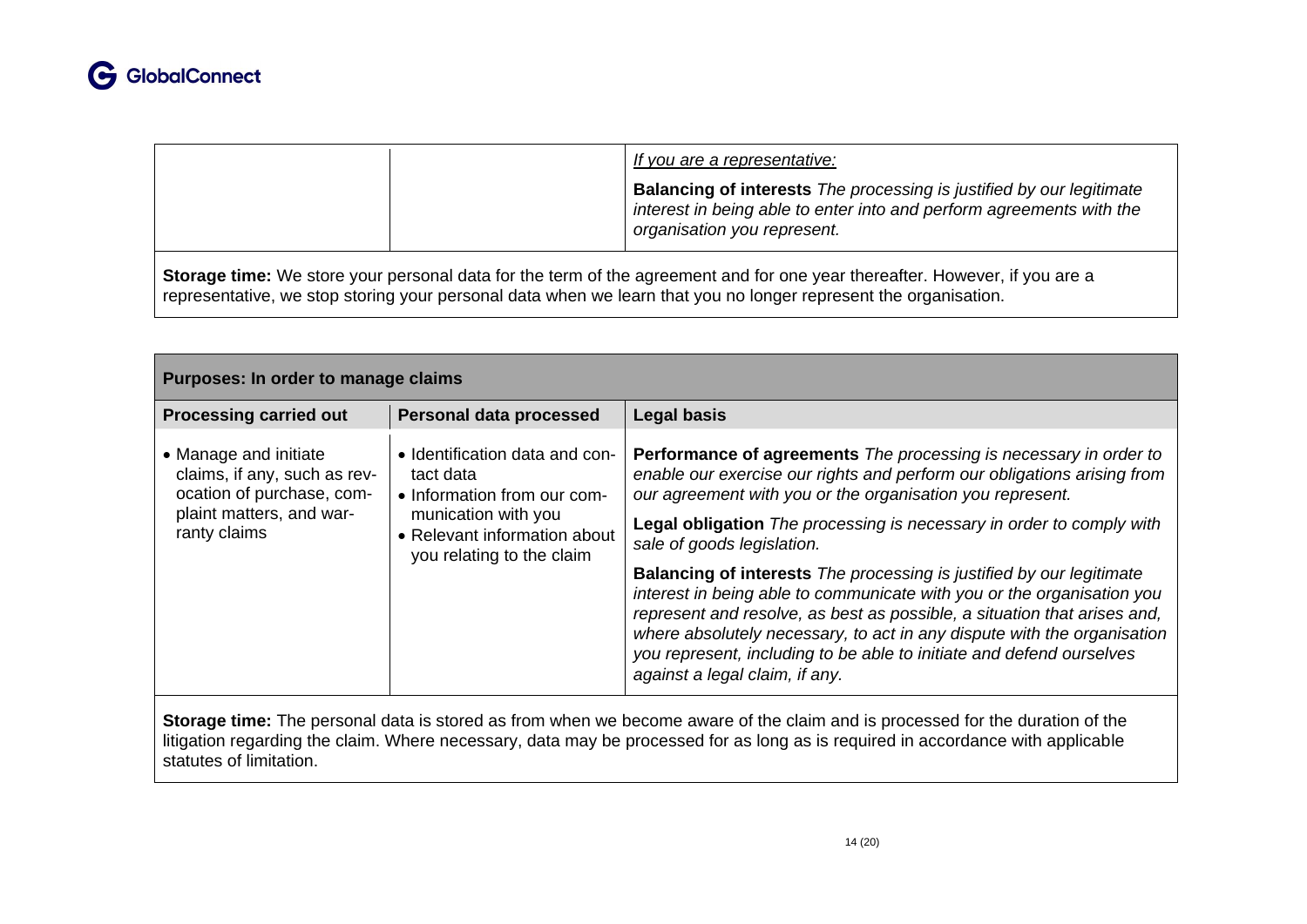| <b>Purposes: Complying with statutory requirements</b>                           |                                                                                                                             |                                                                                                                              |
|----------------------------------------------------------------------------------|-----------------------------------------------------------------------------------------------------------------------------|------------------------------------------------------------------------------------------------------------------------------|
| <b>Processing carried out</b>                                                    | Personal data processed                                                                                                     | <b>Legal basis</b>                                                                                                           |
| • Complying with statutory<br>requirements such as the<br>Swedish Accounting Act | • Identification data and con-<br>tact data<br>• Payment information (if<br>you are a private individual<br>or sole trader) | Legal obligation The processing is necessary in order to comply with<br>rules such as the Swedish Accounting Act             |
| Accounting Act.                                                                  |                                                                                                                             | Storage time: Data which is processed for accounting purposes is stored for up to eight years in accordance with the Swedish |

# If you are participating in a recruitment process with us

| <b>Purposes: Recruitment</b>                                                                                                                                    |                                                                                                                                                                         |                                                                                                                                                                                                                                                                                                                                                                                                                                                        |
|-----------------------------------------------------------------------------------------------------------------------------------------------------------------|-------------------------------------------------------------------------------------------------------------------------------------------------------------------------|--------------------------------------------------------------------------------------------------------------------------------------------------------------------------------------------------------------------------------------------------------------------------------------------------------------------------------------------------------------------------------------------------------------------------------------------------------|
| <b>Processing carried out</b>                                                                                                                                   | Personal data processed                                                                                                                                                 | <b>Legal basis</b>                                                                                                                                                                                                                                                                                                                                                                                                                                     |
| • Administering, organising<br>and concluding a recruit-<br>ment process, among<br>other things reviewing<br>qualifications, conducting<br>interviews and tests | • Identification data and con-<br>tact data<br>• Test results<br>• Information provided to us<br>by you or your reference,<br>such as in your CV and<br>personal letter | <b>Balancing of interests</b> The processing is justified by our legitimate<br>interest in being able to carry out recruitment processes in order to<br>secure needs for expertise.<br><b>Consent</b> Data provided in connection with the recruitment process<br>may be processed for up to two years after the conclusion of the<br>recruitment process where the processing is based on your consent.<br>You may withdraw your consent at any time. |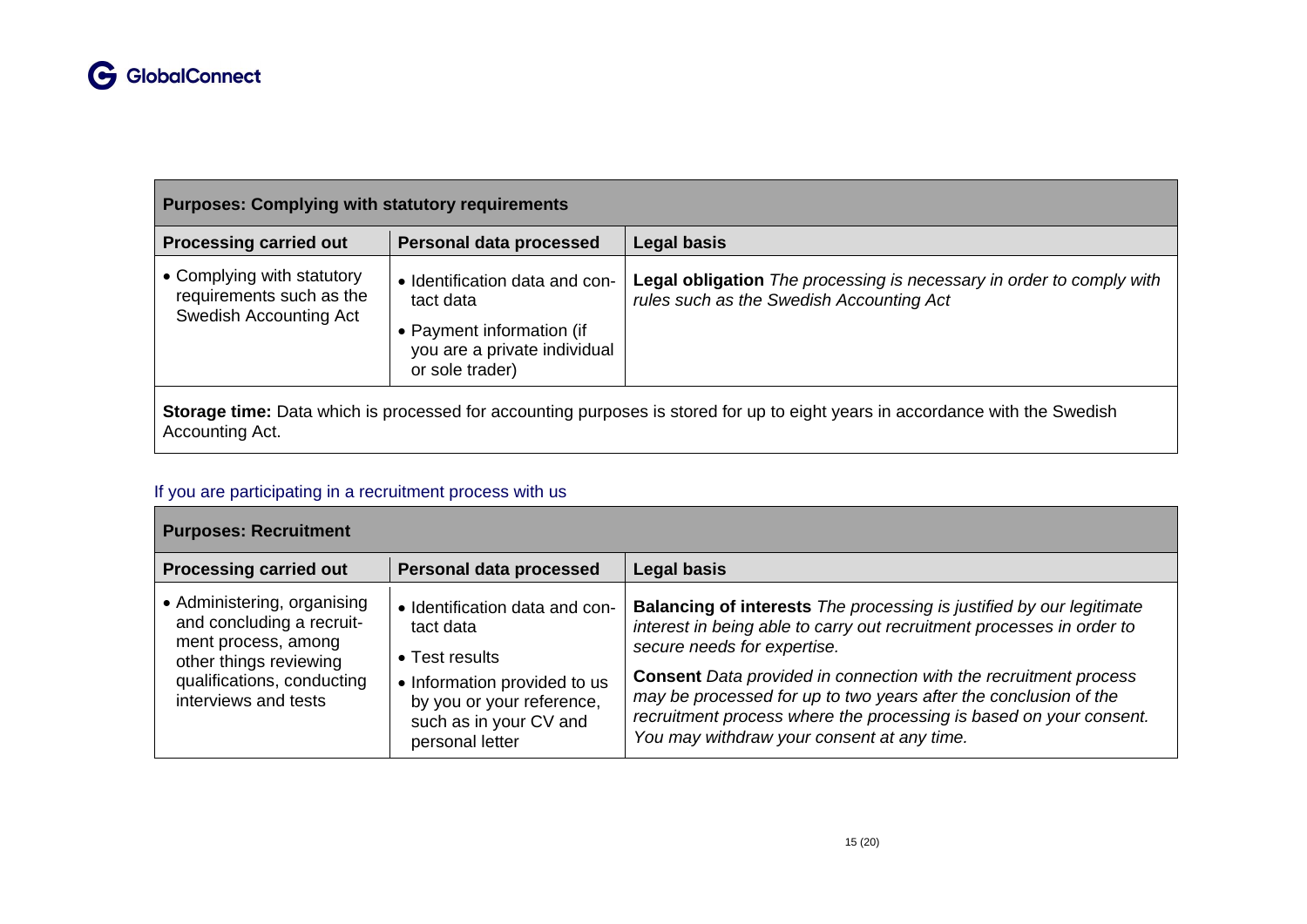# **G** GlobalConnect

- Storing and processing data about you and your skills in our recruitment database
- Information sharing with recruitment consultants, if any, who assist us with the recruitment
- Informing and maintaining the contact for possible positions in the future

**Storage time:** Your personal data which is processed based on a balancing of interests ceases to be stored after the conclusion of a recruitment process in which you have participated. If you have provided your consent, we process your personal data for up to two years after you have given your consent, provided you do not withdraw it.

| Purposes: In order to manage claims                                |                                                                                                                                   |                                                                                                                                                                                                                                                                                                                          |
|--------------------------------------------------------------------|-----------------------------------------------------------------------------------------------------------------------------------|--------------------------------------------------------------------------------------------------------------------------------------------------------------------------------------------------------------------------------------------------------------------------------------------------------------------------|
| <b>Processing carried out</b>                                      | <b>Personal data processed</b>                                                                                                    | <b>Legal basis</b>                                                                                                                                                                                                                                                                                                       |
| • Manage claims, if any,<br>such as, objection to re-<br>cruitment | • Identification data and con-<br>tact data<br>• Information from our com-<br>munication with you in<br>connection with the claim | Performance of agreements The processing is necessary in order to<br>enable us to exercise our rights and perform our obligations arising<br>from our agreement with you.<br>Legal obligation The processing is necessary in order to comply with<br>statutory requirements such as the Swedish Anti-Discrimination Act. |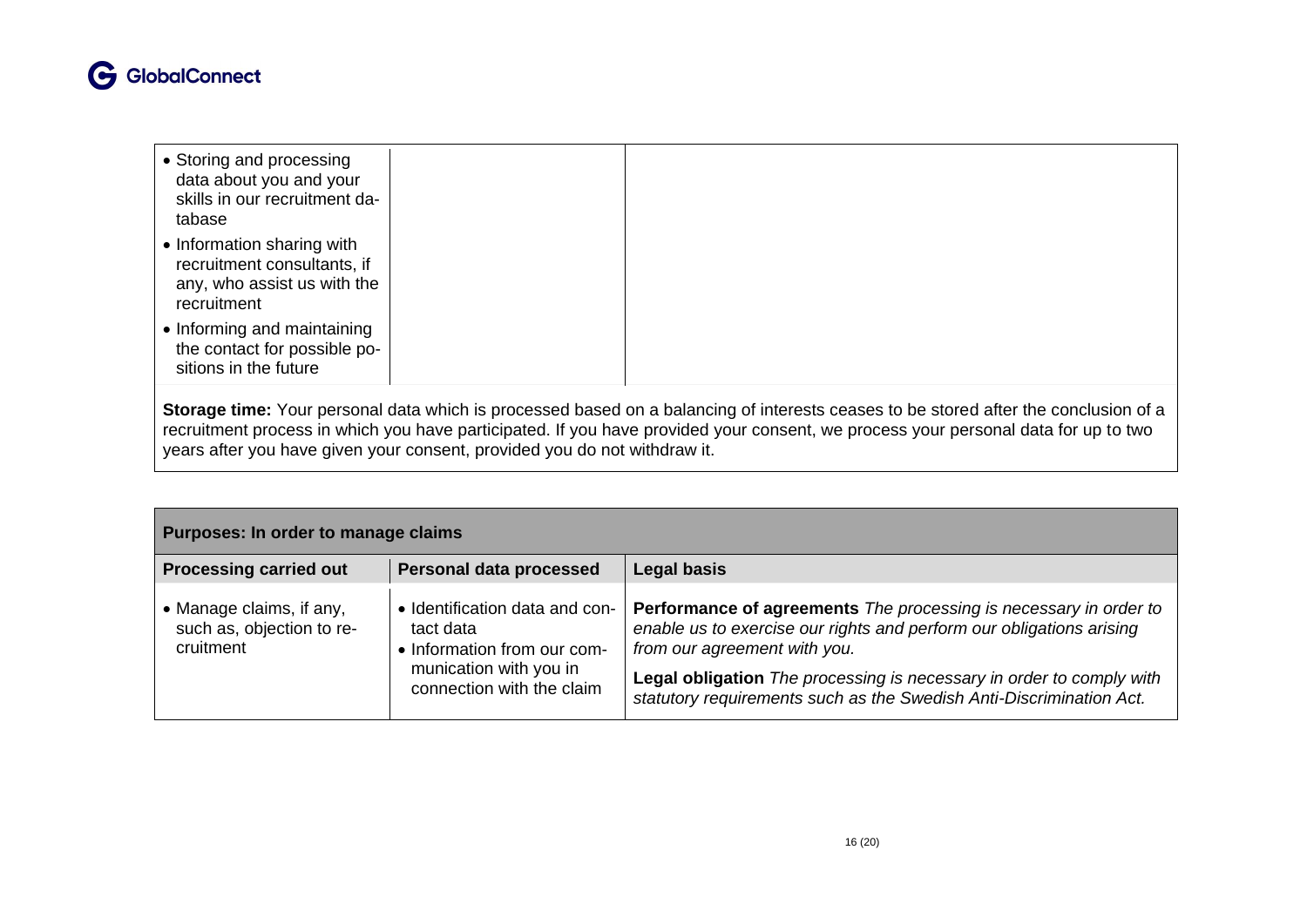

|  | • Relevant information about<br>you relating to the claim<br>such as, where applicable,<br>information regarding your<br>qualifications | <b>Balancing of interests</b> The processing is justified by our legitimate<br>interest in being able to communicate with your organisation and<br>resolve, as best as possible, a situation that arises and, where<br>absolutely necessary, to act in a possible dispute with the organisation<br>you represent, including being able to initiate and defend against a<br>legal claim, if any. |
|--|-----------------------------------------------------------------------------------------------------------------------------------------|-------------------------------------------------------------------------------------------------------------------------------------------------------------------------------------------------------------------------------------------------------------------------------------------------------------------------------------------------------------------------------------------------|
|--|-----------------------------------------------------------------------------------------------------------------------------------------|-------------------------------------------------------------------------------------------------------------------------------------------------------------------------------------------------------------------------------------------------------------------------------------------------------------------------------------------------------------------------------------------------|

**Storage time:** The data is stored as from when the claim is initiated and for the duration of the litigation regarding the claim.

| <b>Purposes: Complying with statutory requirements</b>                                                                                                                                                                                                                                   |                                                                                               |                                                                                                                                       |
|------------------------------------------------------------------------------------------------------------------------------------------------------------------------------------------------------------------------------------------------------------------------------------------|-----------------------------------------------------------------------------------------------|---------------------------------------------------------------------------------------------------------------------------------------|
| <b>Processing carried out</b>                                                                                                                                                                                                                                                            | <b>Personal data processed</b>                                                                | Legal basis                                                                                                                           |
| • Compliance with statutory<br>requirements in discrimina-<br>tion legislation                                                                                                                                                                                                           | • Identification data and con-<br>tact data<br>• Information regarding your<br>qualifications | Legal obligation The processing is necessary in order to comply with<br>legal requirements, i.e. the Swedish Anti-Discrimination Act. |
| Storage time: In order to comply with the requirements of the Swedish Anti-Discrimination Act, we retain your data regarding your<br>qualifications for up to two years after a concluded recruitment process if you have been offered a position or moved on to the<br>interview phase. |                                                                                               |                                                                                                                                       |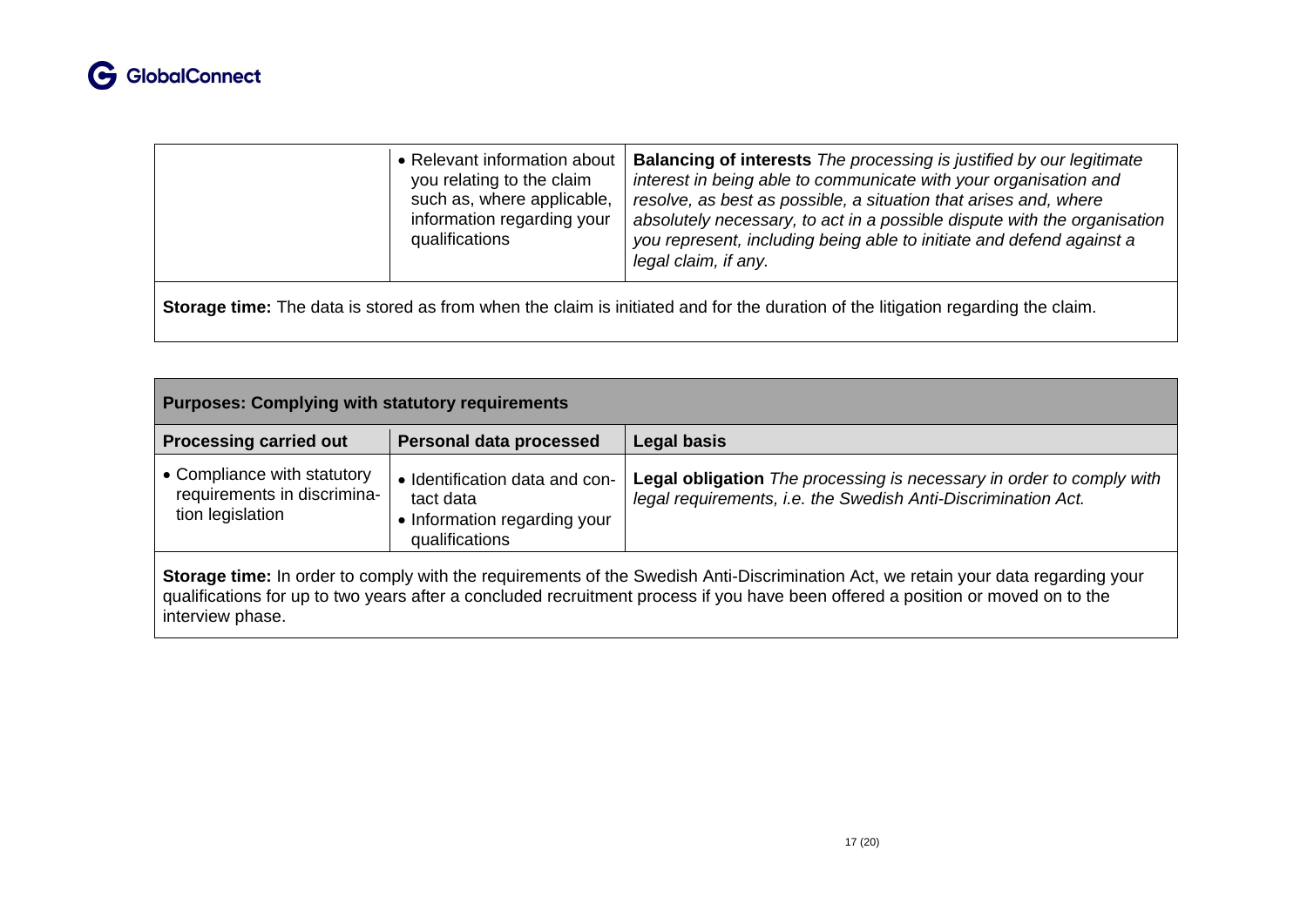

#### General processing independent of our relation to you

# **Purposes: In order to communicate with you**

| <b>Processing carried out</b>                                                                                                                                                                                                                      | Personal data processed                                                     | <b>Legal basis</b>                                                                                                                                                                                      |  |
|----------------------------------------------------------------------------------------------------------------------------------------------------------------------------------------------------------------------------------------------------|-----------------------------------------------------------------------------|---------------------------------------------------------------------------------------------------------------------------------------------------------------------------------------------------------|--|
| • Responding to and man-<br>aging your communication,<br>for example questions you<br>ask us regarding our prod-<br>ucts and/or services or in<br>connection with customer<br>service and support                                                  | Identification data and<br>contact data<br>Information you provide<br>to us | <b>Balancing of interests</b> Our legal basis for the processing is our<br>legitimate interest in being able to communicate with you, for example,<br>in order to answer and manage questions from you. |  |
| Storage time: We store your personal information for one year after we have concluded our communication. The personal data may<br>also be stored for a longer period of time for other purposes. See these storage times under each purpose above. |                                                                             |                                                                                                                                                                                                         |  |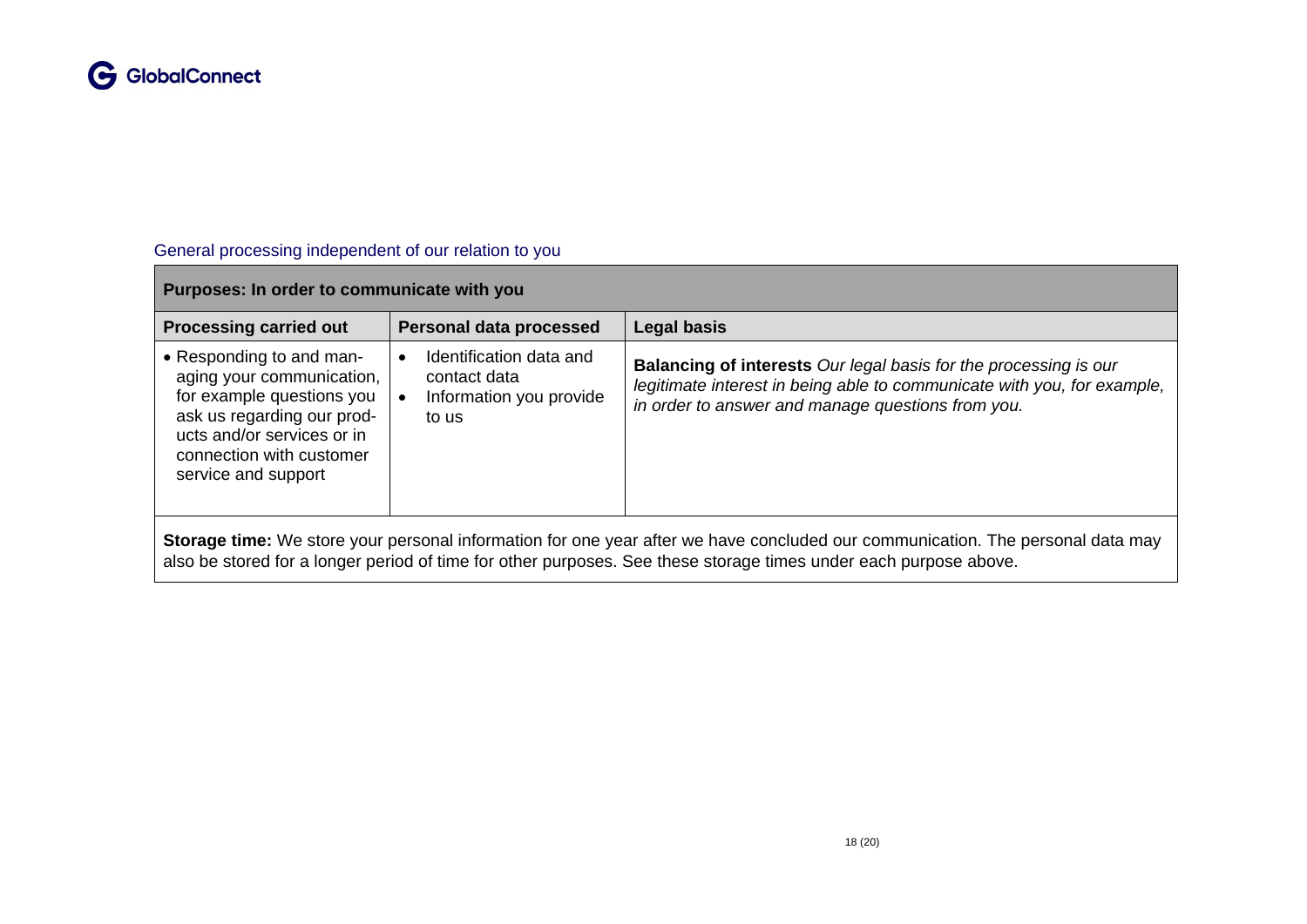# Document version history

| Version | <b>Approval Date</b> | Changes                                                       |
|---------|----------------------|---------------------------------------------------------------|
| 2.0     | 2020-05-08           | Initial wording                                               |
| 2.1     | 2021-04-19           | Update re: supplementary measures for third country transfers |